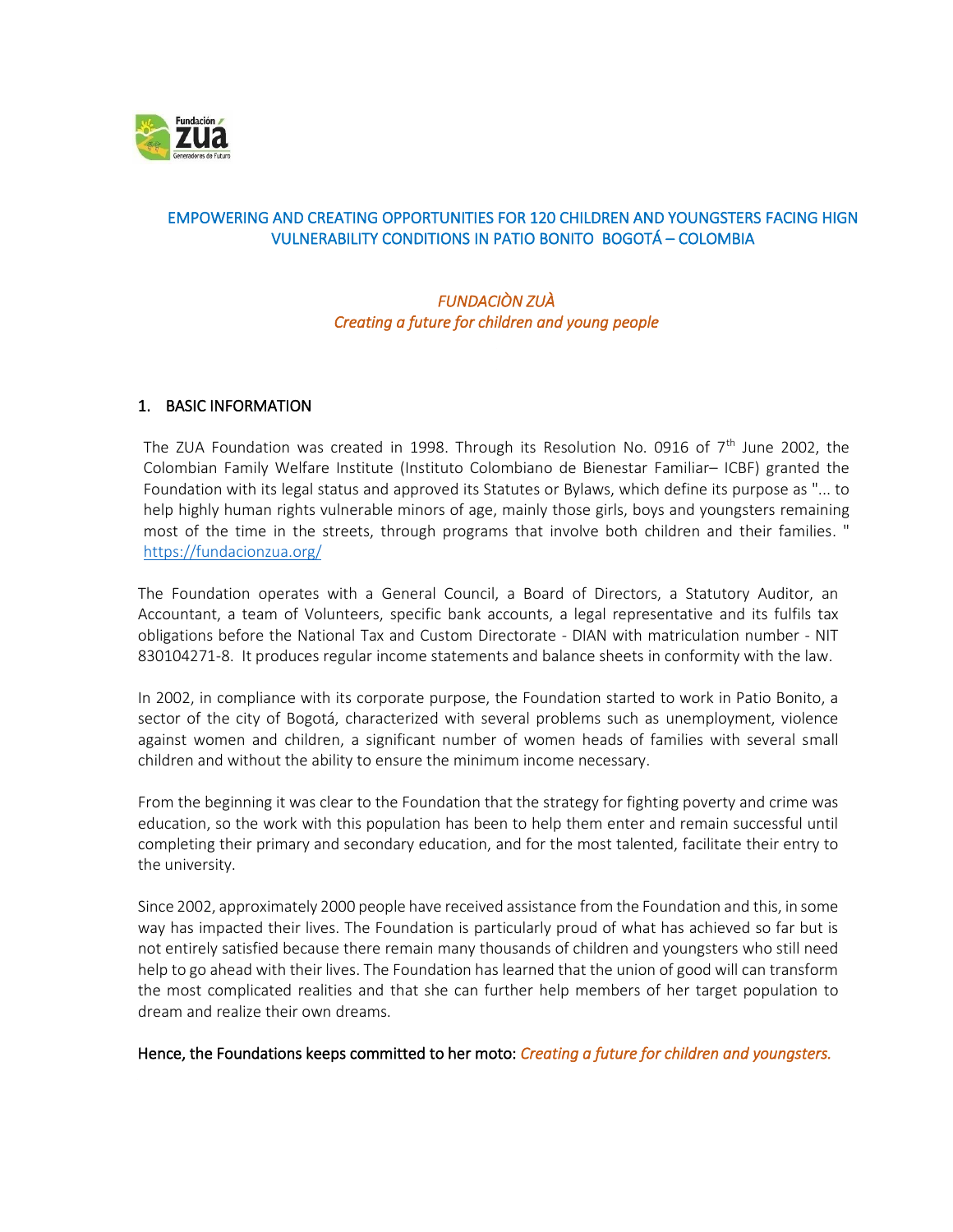## 2. GENERAL AND SPECIFIC OBJECTIVES, ACTIVITIES

### *General Objective:*

The Zuá Foundation's general objective is to contribute to the implementation of the Sustainable Development Goals through the reduction of poverty, the improvement of nutrition and education, the creation of economic opportunities and the promotion of peace and social inclusion.

## *Specific objective:*

The Zuá Foundation specific objective is to help, in consecutive rotations at least, 120 girls, boys and youngsters, from the neighbourhood Palmitas in Patio Bonito - Bogotá, to look and move ahead, to dream and realize their dreams; with a view to help them transform their lives and those of their families and to build a better country.

### *Activities:*

- To improve the food access and nutrition of the children and youngsters attending the Foundation´s daily programs.
- To strengthen the permanent attendance and academic success of girls, boys and youngsters in public schools, until the end of grade 11, so that, through education, they can break the cycle of mental and physical poverty.
- To develop the artistic, sports and theatre talents of girls, boys and youngsters.
- To facilitate the admission and studies of youngsters to the university, until finishing a university degree.

#### 3. ANALYSIS OF THE ENVIRONMENT AND SITUATION OF PATIO BONITO POPULATION

Patio Bonito is one of the most depressed sectors of the Kennedy neighbourhood in the city of Bogotá. It is located between the eastern edge of the Bogotá River and the Ciudad de Cali avenue. This popular district of Bogotá is confronted with many negative aspects. A study by the mayor's office of Kennedy revealed that 34 percent of the inhabitants of the sector are between 15 and 19 years old and 49 percent between 20 and 54. There, live more than 120,000 people, unfortunately belonging to the lower income layers of the society – layers 1 and 2.

For their income, many of them depend on garbage collection, transport and recycling. There is a large presence of victims of forced displacement, many living in extreme poverty, lacking decent job opportunities. Most of the population is in a situation of illegal settlement, confronted with serious health problems and occupying basic home shelters built with recycled elements.

The headquarters of the Zuá Foundation, is in Bogotá Colombia Carrera 99 D BIS No. 38 C-23 Sur, Patio Bonito Barrio Palmitas

## CHILDREN, YOUNG PEOPLE AND MOTHERS THAT ARE HEAD OF FAMILY IN SITUATION OF **VULNERABILITY**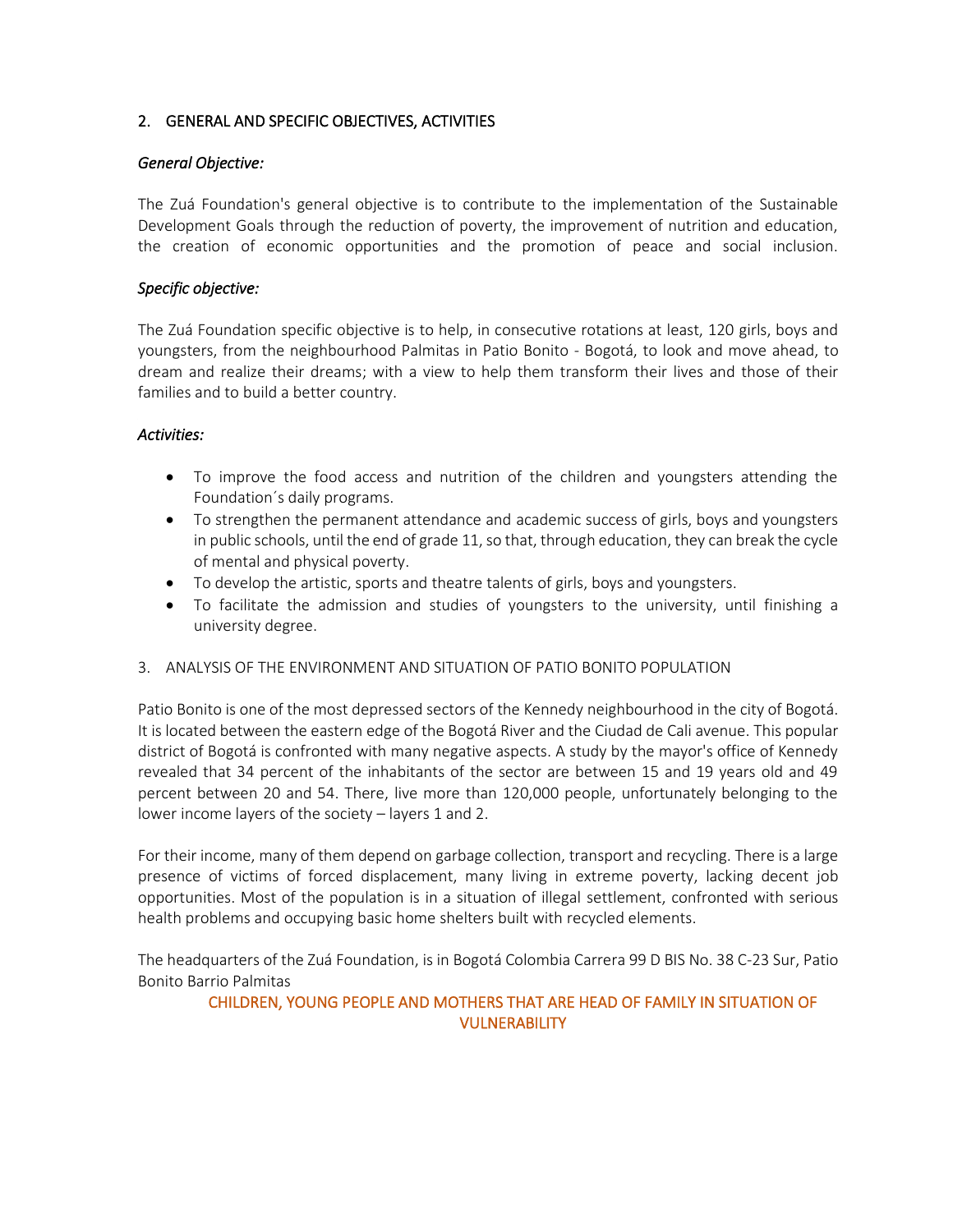

In Patio Bonito, an important number of families derive their subsistence from recycling, which forces the mothers to leave their children, either locked up or hanging in the streets. While mothers go on long journeys through the city trying to make for a livelihood or just survival, the children are left alone without anyone picking them up or ensuring they go to school. This generates high dropout rates and high occurrence of pregnancies among young adolescent girls, which unfortunately trigger and a chain of poverty and frustration, transmitted from generation to generation.

# 4. PROGRAMMES AND PROJECT ACTIVITIES

## 4.1 Food and nutrition programme.

The Foundation firmly believes that improving nutrition and strengthening the education of children and youngsters are the adequate means to fight poverty at its roots. Therefore, its activities are mainly focused on feeding and schooling minors of age whilst attempting to ensure they attend and remain in the schooling system, even until undertaking and achieving university degrees.

This is undoubtedly the centrepiece of all the programs of the Foundation, since it responds to the very first basic need of the 120 girls, boys, and youngsters for whom it would be difficult to study and participate in workshops with hunger.

The children who are attending schools in the afternoon receive breakfast in the premises of the Foundation, as well as a lunch at 11 am before going to school. Those attending schools in the morning, come for lunch at the Foundation early afternoon and later receive early evening snacks.

On Saturdays, both groups meet and stay all day at the Foundation's headquarters. All the food is prepared by the children´s mothers who contribute their time in return for the service their children receive. Every day there are at least three different mothers attending this service, in rotations. Mothers receive training on food quality and nutrition norms to comply with legal requirements.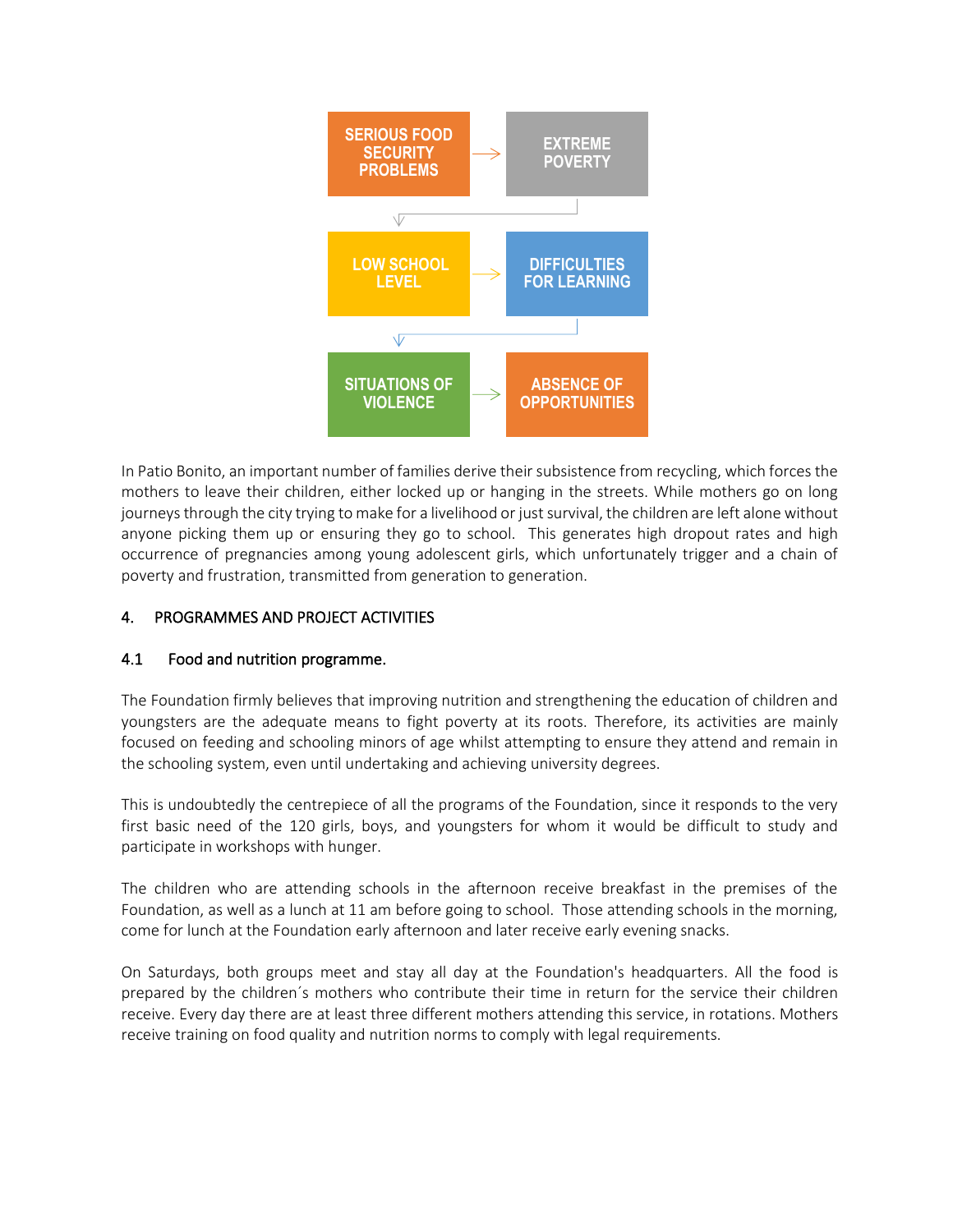## 4.2 "We learn" workshops.

These workshops consist in sessions aiming at improving school and academic performances through specific programs in various curricular areas, implemented by ad hoc tutors. The students attend workshops where they receive advice in the basic areas of knowledge, as well as in the specific areas corresponding to their needs and learning difficulties as identified and assessed by the tutors. The purpose is for them to achieve better school performances, with the help of their tutors and using computer platforms such as IXL, CODE, KAHN ACADEMY, among others.

We strive to help children not to leave school and to pursue their studies. They are currently attending 25 different public schools in the area, near their homes.

## 4.3 "Artistic Training" Workshops.

Artistic training is ensured through workshops, where children and youngsters learn music, choir singing, dancing and theatre. These enable them to discover their hidden talents and to develop skills and abilities they did not suspect. It further enhances their confidence and builds their respective personalities.

Artistic training is very demanding in terms of levels of concentration, discipline, understanding, body management and teamwork. Hence, this is one of the best strategies to develop skills and abilities that are to be used in the academic field and life in general. Besides the workshops, the children and youngsters can show and share their talents in public representations for their communities, friends and partners of the Foundation as well as general public.

## 4.4 Higher education programme.

As of 2006, when the first boys and girls linked to the Foundation finished high school, and some of them proving being particularly good students with the ability to move forward, we invited them to enter the university and pursue a university degree. The Foundation pays their tuition fees and in return, the students become tutors for the younger children who are attending the education workshops.

The best students are invited to enter the university in the discipline they select. The tuition fees are paid by the Foundation and they are given a weekly subsidy. This far, 17 professionals have graduated. Currently, there are 16 youngsters attending the university and 7 completing the pre-university program organized and developed by the Fundación Zuá.

The Foundation is implementing an intermediary preparatory programme between secondary school and college as it was realised that despite being good students, some were ill prepared to enter higher education and with high risks of failure.

The Foundation is accordingly running a pre-university programme aiming at strengthening students' capacities in mathematics, critical reading, English, and science, with a view to enable them to obtain higher scores in the required admission tests and to enable them to pursue their studies successfully. Since 2014, 9 students who attended this programme were admitted in university, completed, or are completing their studies.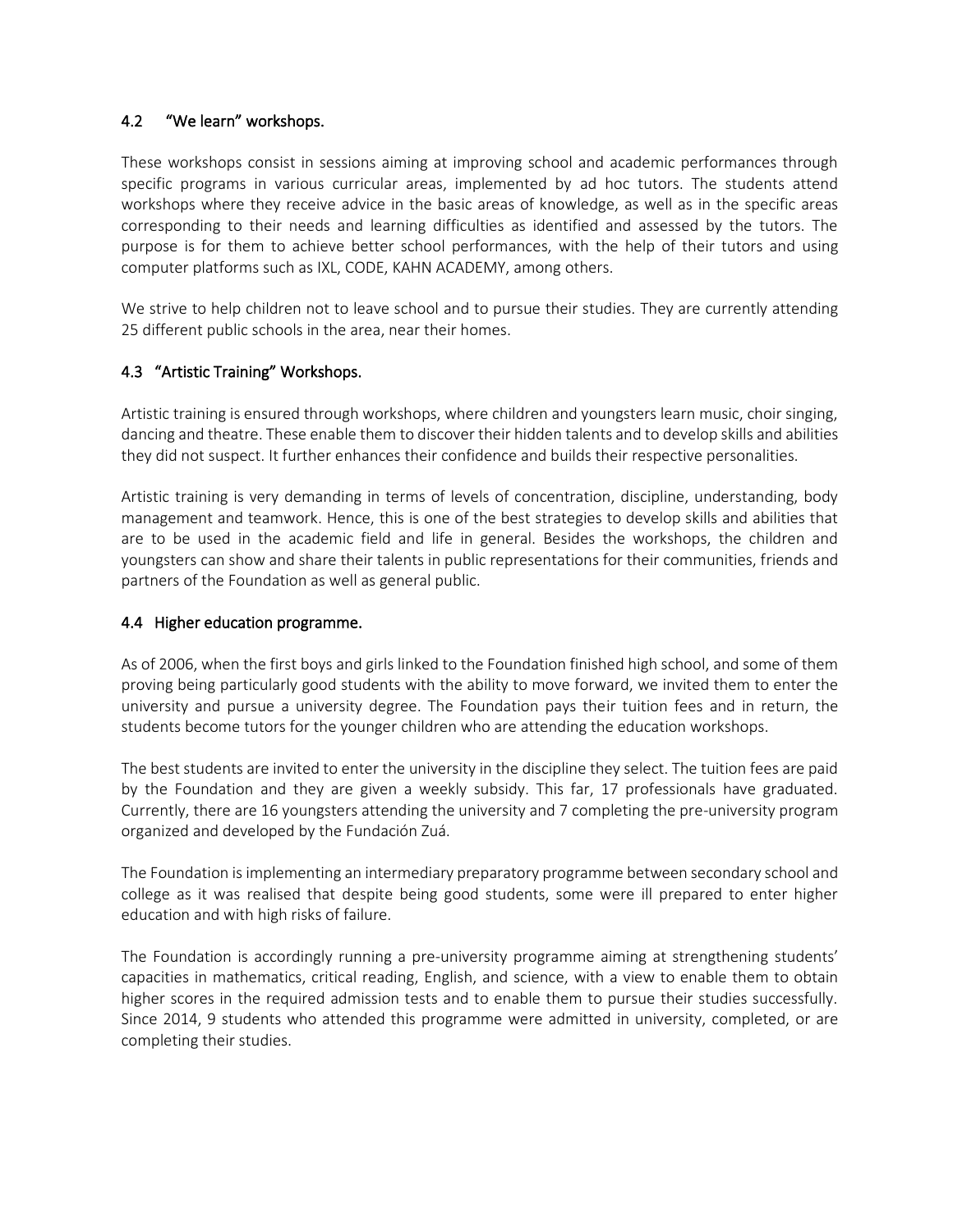

### 5. Activities and Achievements 2020

The last year the pandemic, just as it affected the entire world, affected the Zuá Foundation. However, and despite its devastating effects, today we can say that during such a catastrophe, we take this opportunity to seek new paths, improve and expand the programs and create two new ones. The pandemic hit us hard, but it did not defeat us, and we can say that we came out stronger and with all the enthusiasm to better help more vulnerable children and families.

We have continued to receive the generous help of people who have certainly been affected by the pandemic, but who have redoubled their efforts to continue helping us. Thanks to your generous support as donors through Global Giving and other sources of support, we were able to work intensively on several of the Foundation's programs.

NUTRITION and the food security of the Foundation's most vulnerable families in Patio Bonito was strengthened, through the delivery of 530 groceries.

LEARNING WORKSHOPS: Support to 100 girls, boys, and young people in their learning, coordinated through the support network of the tutors, who virtually developed different learning activities, to help them with their schoolwork, in the use of free time of the kids.

ARTS: It was the area that presented the most challenges, since teaching each of the arts from virtuality to young children is a challenge to the imagination, patience, and intelligence. However, there were children and families who responded and learned, and important progress was made. In addition, work with several children in musical learning, three families made the assembled the works, invented the costumes, mounted the scenography, and recorded the video of their production, using their own homes as stages.